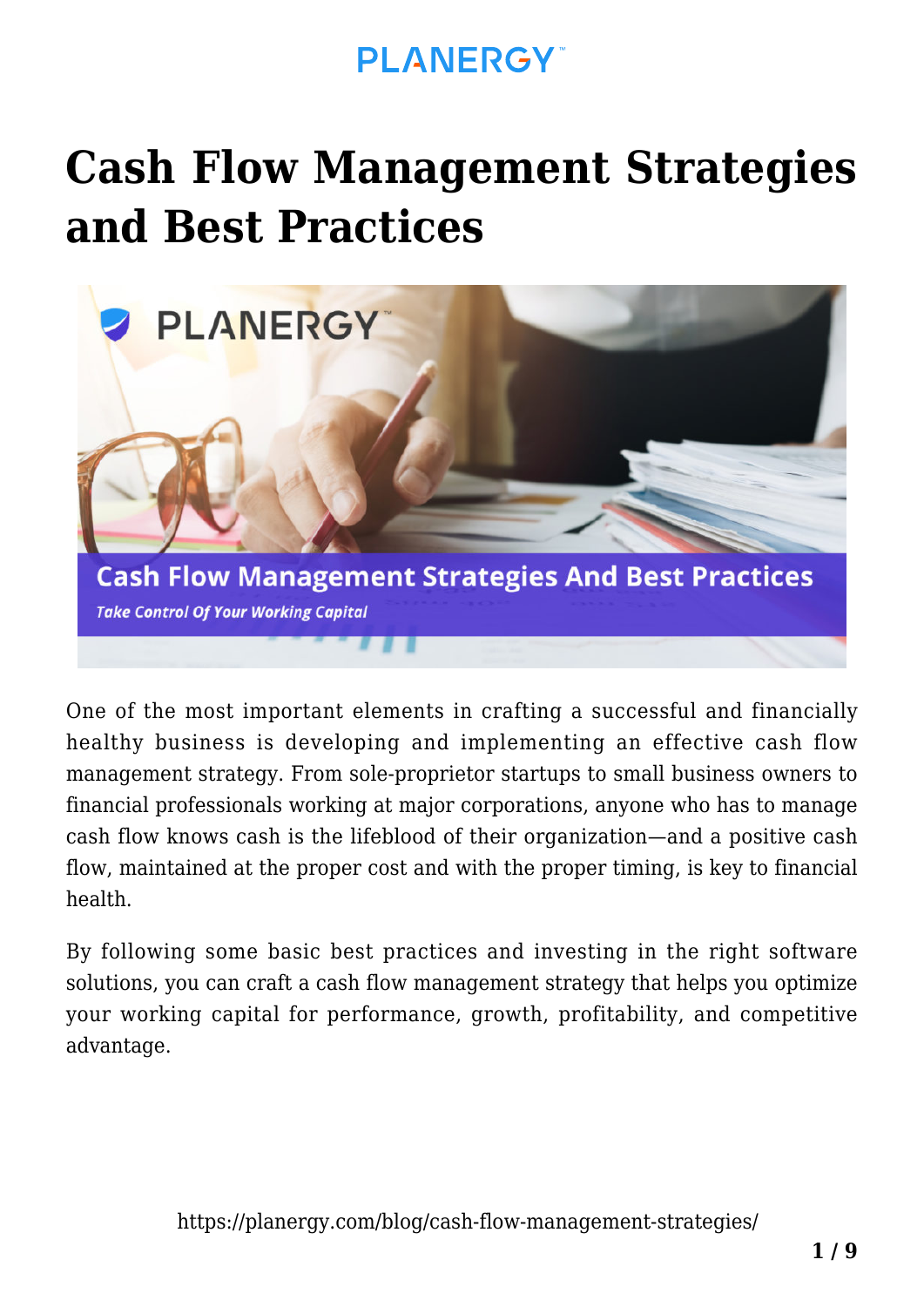# **Why Having an Effective Cash Flow Management Strategy Matters**

Cash flow management challenges are the [number-one killer of small businesses.](https://www.score.org/blog/1-reason-small-businesses-fail-and-how-avoid-it) Maintaining or improving your cash flow is crucial to keeping things running while waiting for accounts receivable to obtain and process the payments from your customers.

Cash management is, at its core, about putting your company's working capital to optimal use by:

- Minimizing excess cash on hand;
- Balancing cash inflows and cash outflows accurately and completely;
- Ensuring all cash is spent with an eye toward maximum return on investment (ROI) and value creation (i.e., optimizing the [working capital](https://planergy.com/blog/working-capital-turnover-ratio/) [turnover ratio\)](https://planergy.com/blog/working-capital-turnover-ratio/); and
- Maintaining sufficient working capital to cover the company's financial obligations with enough left over to manage unexpected expenses and take advantage of investment opportunities. This requires balancing [business liquidity](https://planergy.com/blog/business-liquidity/) against opportunity cost.
	- In determining an optimal cash balance, companies need to identify, track, and mitigate the risks associated with their target cash balance.
	- They also need to chart the expected ROI and opportunity cost for various options, e.g. paying vendor invoices early to capture discounts versus having more cash on hand and making payments when they're due.
	- A simple formula businesses can use to calculate opportunity cost is:

Transaction costs + Potential Risk Exposure Created By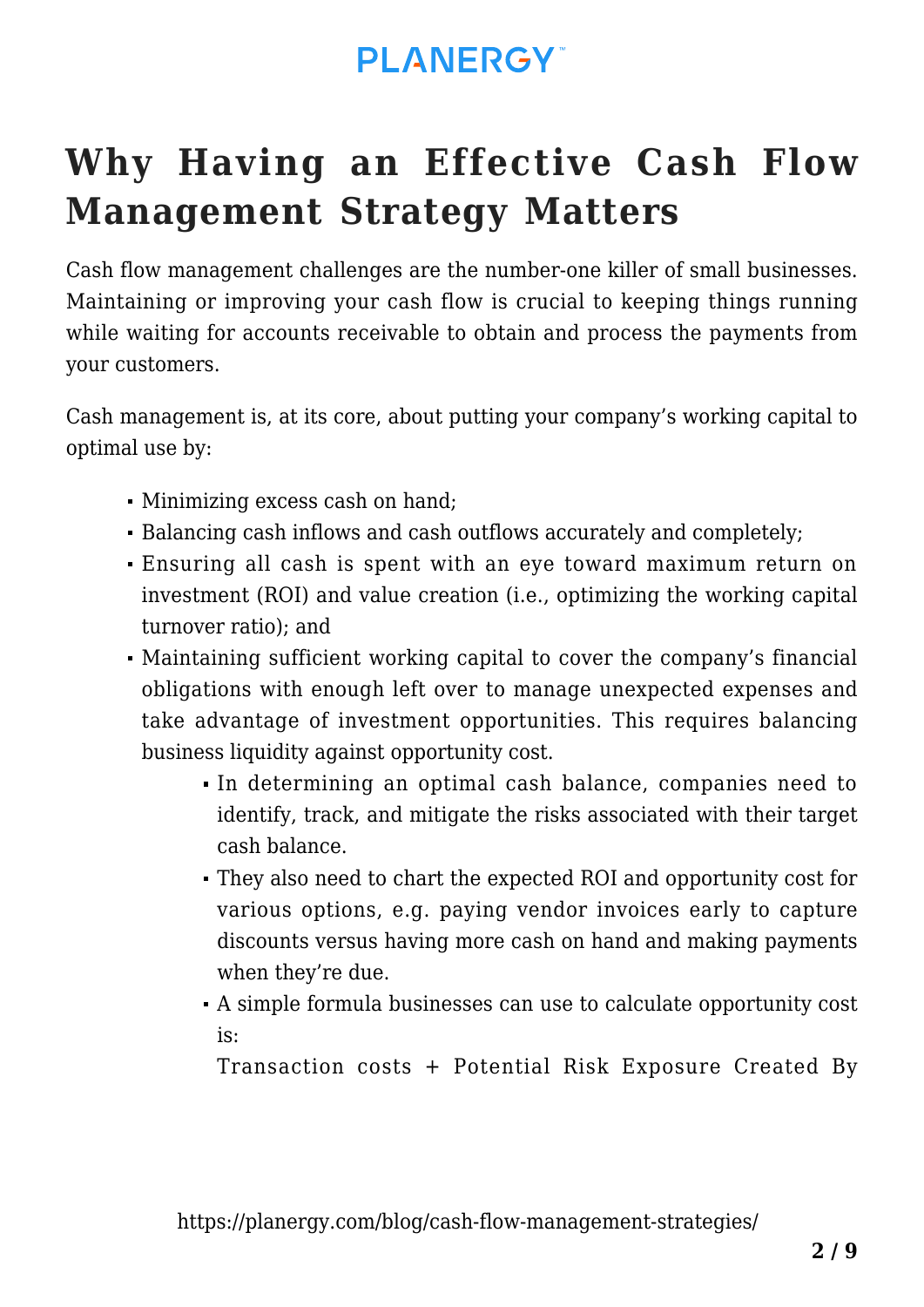Maintaining a Minimal Cash Balance = Opportunity Cost for that balance.

In order to perform these business-critical tasks, you need both a clear understanding of your cash flow's importance and a realistic, detailed, and datadriven approach. Without a formalized strategy for managing working capital, a system for evaluating and improving performance using metrics, or complete buyin from your organization at all levels, [cash flow problems](https://planergy.com/blog/cash-flow-risk/) may prove frequent and frustrating.

*Tying disciplined cash flow management to the company's larger goals for growth, innovation, profit margins, and competitive strength will go a long way toward encouraging team members at all levels to get on the same page.*

## **Best Practices for Effective Cash Flow Management**

#### 1. **Invest in a Software Solution**

From optimizing your [cash conversion cycle](https://planergy.com/blog/cash-conversion-cycle-formula/) to calculating and [optimizing](https://planergy.com/blog/accounts-payable-days/) [accounts payable days](https://planergy.com/blog/accounts-payable-days/) (i.e., accounts payable turnover), every part of improving your cash flow is easier and more effective with help from a best-in-class procureto-pay solution like Planergy.

Artificial intelligence (AI), process automation, and advanced data management and analytics are all core components of modern procurement software. Armed with these tools, you can:

Capture, organize, and analyze all your spend data for maximum transparency, accuracy, and completeness. [Spend visibility](https://planergy.com/blog/spend-visibility/) is essential for optimizing all your business processes, but it's particularly important to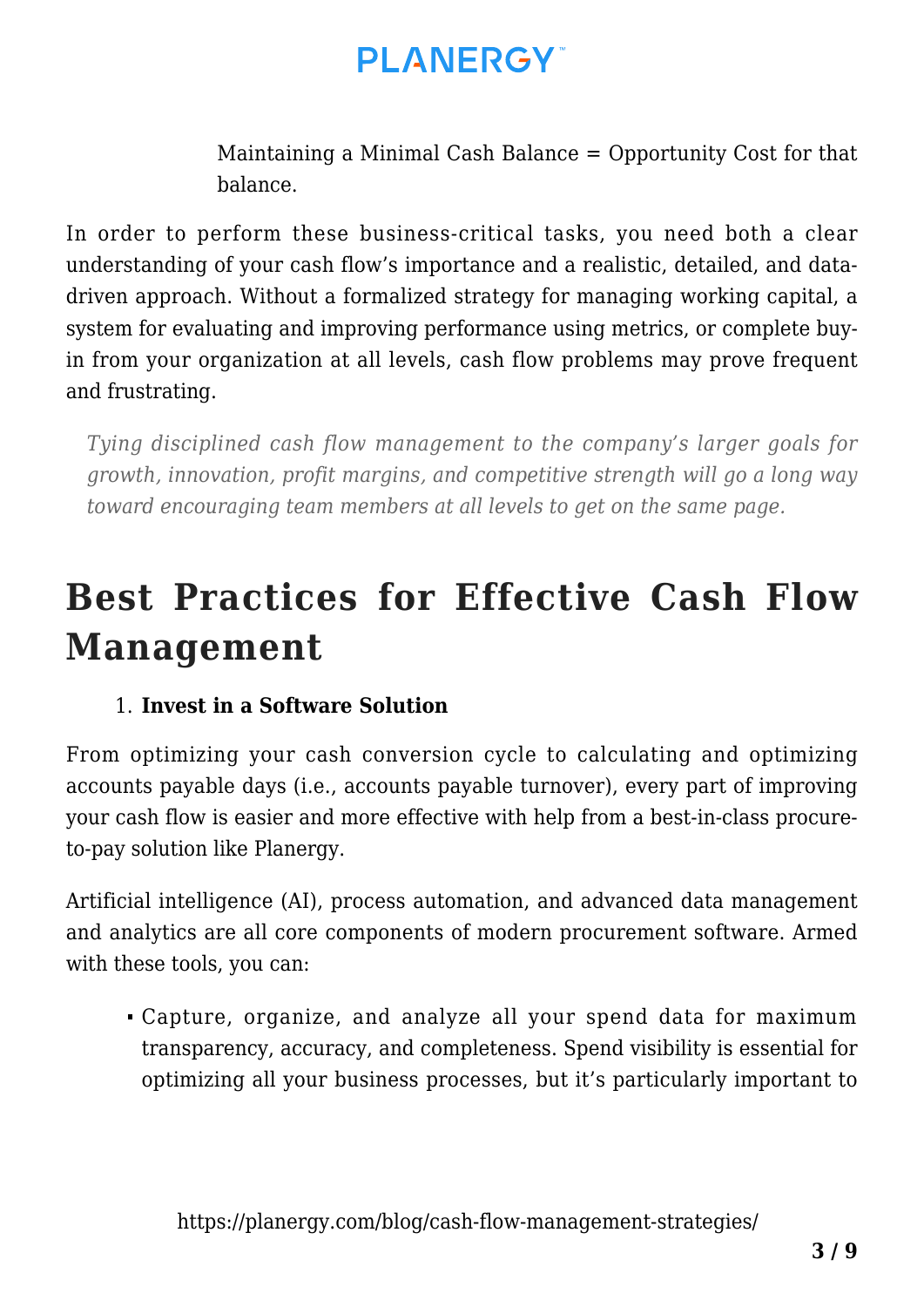cash flow management, since having the wrong data can leave you with an inaccurate cash flow forecast—and without enough cash to cover your operating costs, pay salaries, or pay vendors, let alone making strategic investments or covering emergencies.

- Provide a single, cloud-based repository for data, with secure, roleappropriate access. Everyone can access the data they need, when they need it, so it's easier to make smart business decisions for both short-term and long-term cash flow management.
- Integrate your accounting software, procurement solution, and other applications into a cohesive software environment with better communication and collaboration.
- Create and enforce policies that encourage responsible, cash-savvy spending and smart, strategic decisions for [improving cash flow over](https://planergy.com/blog/how-to-improve-cash-flow/) [time.](https://planergy.com/blog/how-to-improve-cash-flow/)
- Create accurate and complete budgets, forecasts, and cash flow projections, as well as core financial documents such as income and cash flow statements.
- Automate and optimize core accounts payable processes, integrate with vendor systems, and facilitate collaboration with accounts receivable to ensure you have full visibility into and control over your cash outflows and cash inflows. This is particularly important to shortening the cash conversion cycle.
- Create and track metrics used to monitor and streamline processes related to managing cash inflows and outflows, including:
	- Days Sales Outstanding (DSO)
	- Days Inventory On-Hand (DIO)
	- [Days Payable Outstanding](https://planergy.com/blog/calculate-dpo/) (DPO)

#### 2. **Create a Cash-Savvy Culture**

To be truly successful in making optimal use of their working capital, companies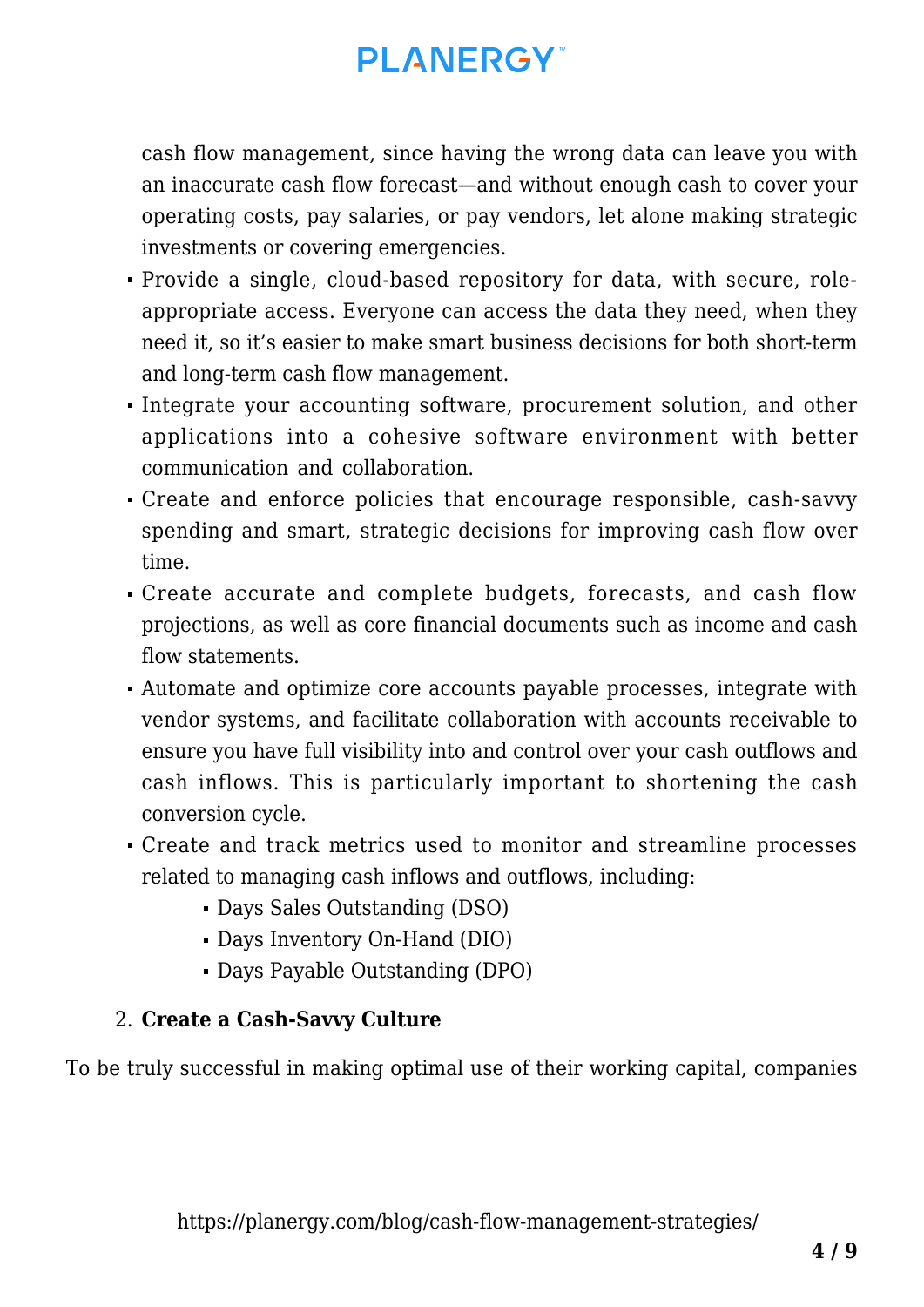need to ensure everyone from the CEO to the bookkeepers in accounts payable and receivable understand the importance of effective cash flow management.

The C-Suite can kickstart the process by providing not just instruction, but leadership and guidance in prioritizing a strategic approach to positive cash flow. Tying disciplined cash flow management to the company's larger goals for growth, innovation, profit margins, and competitive strength will go a long way toward encouraging team members at all levels to get on the same page.

In the accounting and procurement departments, developing and implementing policies that promote both financial discipline and value-centered, strategic spending can make it easier to achieve compliance, monitor performance, and identify problem areas in need of improvement.

Other departments and business units can be incentivized to support financial discipline (and manage cash outlays attentively) by connecting departmental bonuses, budgets, or even salaries to [cash flow targets](https://www.mckinsey.com/business-functions/strategy-and-corporate-finance/our-insights/moving-from-cash-preservation-to-cash-excellence-for-the-next-normal).

Introducing software tools that simplify the cash flow projections, budgeting, and forecasts required to pursue this strategy will make things simpler still.

Ensuring everyone is trained on the software tools, understands and agrees to comply with financial and cash flow management policies, and knows their roles and responsibilities in supporting the company's pursuit of financial health will provide a final layer of reinforcement necessary to get everyone working together toward shared success and better cash management.

#### 3. **Take a Proactive Approach to Invoicing**

Even a profitable business needs cash in hand to go with the healthy numbers on the balance sheet. Streamlining your invoicing workflows for accuracy and speed gets your invoices into your clients' hands as soon as possible—and money into your bank account sooner.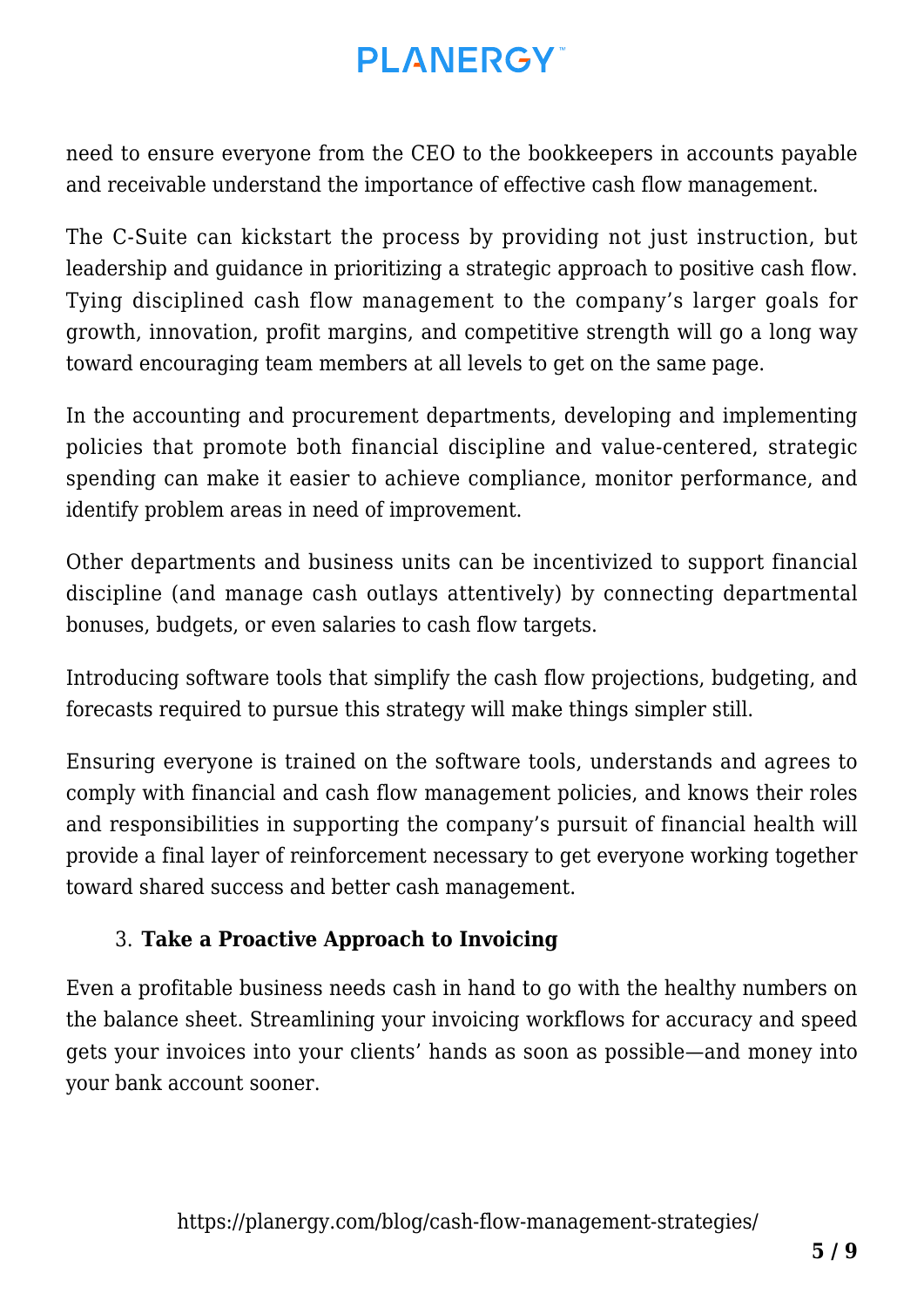Automate your invoicing workflows. Collaborate closely with clients to ensure each invoice has a corresponding purchase order to minimize exceptions, chargebacks, and delays. Rather than tying invoice dispersal to a specific day, consider sending them out whenever you hit a preset target such as a certain number of projects completed.

#### 4. **Streamline Your [Inventory Management](https://planergy.com/blog/inventory-management-process-flow/)**

Inventory that's languishing in your storerooms or warehouses isn't generating revenue for your business. Prioritize stocking for strong sellers and have systems in place to liquidate dead stock and minimize or eliminate reorders as required.

#### 5. **Prioritize Agility, Continuous Improvement, and Business Resilience**

While the global economy is definitely a fiercely competitive place, your toughest competitor when it comes to achieving optimal performance will always be your own business. Companies who turn the microscope on themselves to evaluate and improve business practices (including business operations, financial activities, strategic sourcing, etc.) can trim the fat while finding new ways to wring value from their workflows.

Practicing [agile procurement](https://planergy.com/blog/what-is-spend-management/) and prioritizing [supply chain resilience](https://planergy.com/blog/supply-chain-resilience/) will not only make it easier to track financial data and streamline your workflows, but will also eliminate waste, human error, and costly delays while ensuring your company has a flexible footing that promotes profitability while guarding against disruptors (further insulating your cash balance from unexpected turmoil).

The net result is a leaner, more focused organization that can more readily implement financial discipline into its business processes and leverage working capital much more effectively.

#### 6. **Don't Shy Away from Financing**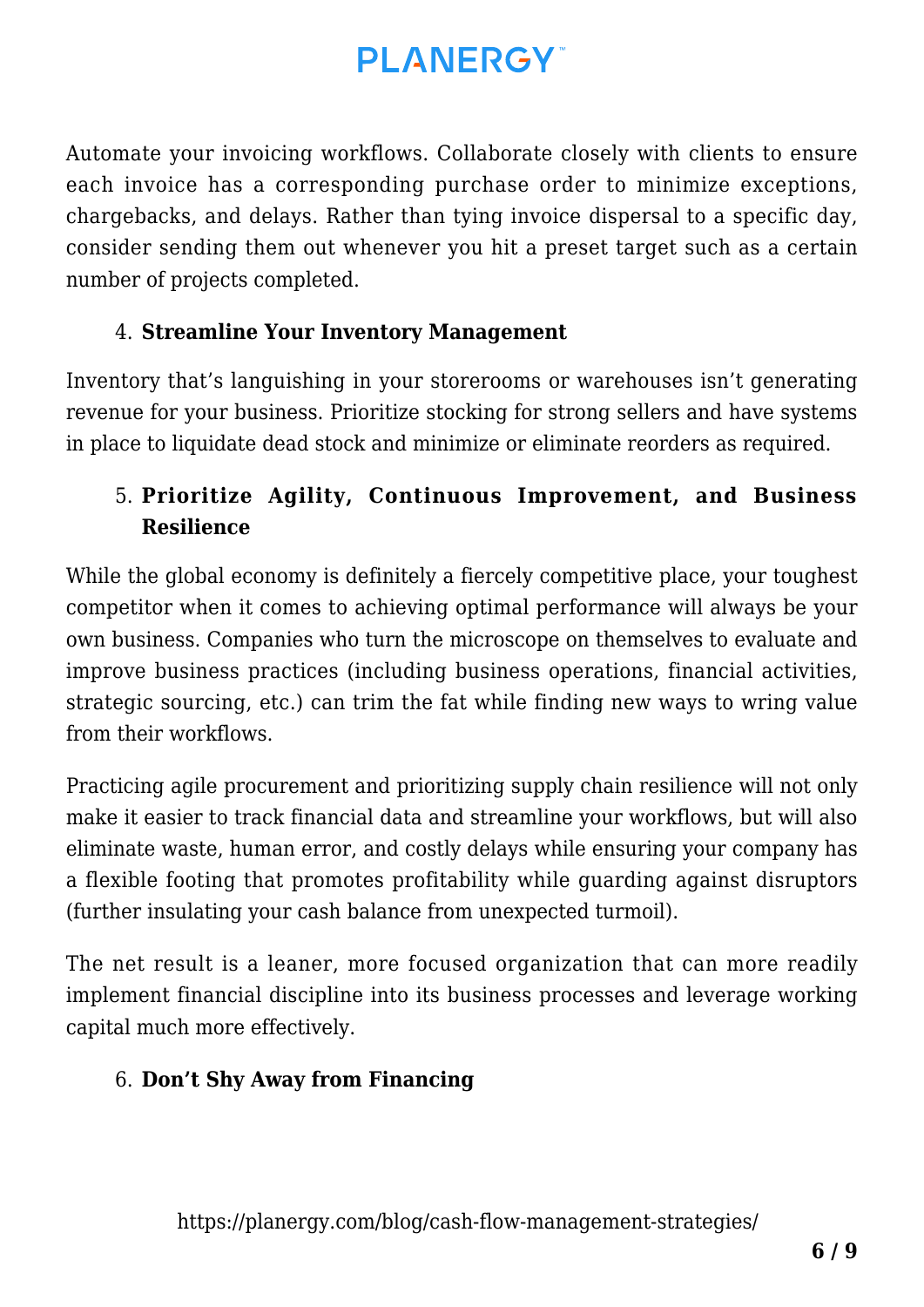Both short-term and long-term financing can be extremely helpful in providing an infusion of cash when you need it most or want to take advantage of an exceptional investment opportunity.

Short-term financing, such as a line of credit, can help you close the gap when you need working capital fast. Better still, you can set up a line of credit with your lender *before* you need it. This not only provides you with additional peace of mind but can potentially yield a more favorable interest rate since you're negotiating when you're flush rather than coming to your financial institution with your hat in hand (so to speak).

Small business owners and startups can definitely take advantage of other shortterm financing options such as credit cards, provided they draw a clear, heavy line between the personal and the professional by establishing a separate bank account and credit cards for the business.

Keeping things separate also allows you to more easily integrate your business credit card purchases with your overall spend management system, providing valuable insights you can use to refine your cash flow management and reduce your reliance on plastic in future cash flow forecasts.

Long-term financing is a better option than working capital when you're investing in major purchases such as manufacturing equipment, real estate, etc. You can space payments and depreciation over the life of the asset, and while you'll need to keep an eye on interest rates, your cash position will be much stronger.

#### 7. **Balance the Carrot with the Stick**

Creating a clear and comprehensive collection policy is crucial to keeping your cash flow under control. Formalize your payment terms, make penalties for late payments clear, and make sure you distribute the latest version of your policy to all your clients as well as your staff at regular intervals.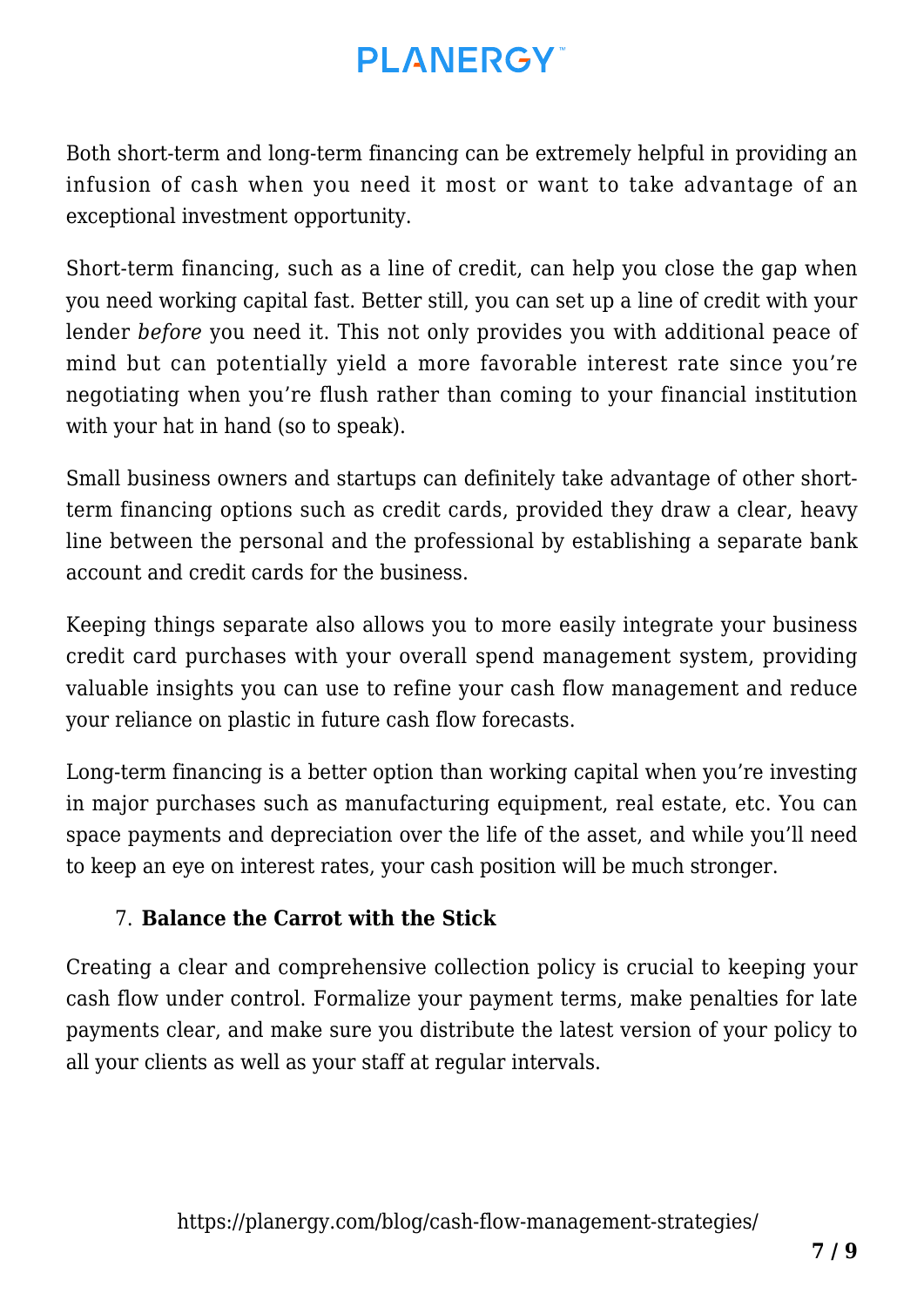You can integrate your collections process with your accounts receivable workflows to monitor due dates and amounts and automatically issue collection reminders, too. This will encourage swift payment while keeping things friendly (or at least professional) with clients.

That's the stick. The carrot comes in the form of discounts for early payment. Discounts can help you reap more cash, more quickly, even though you're receiving a little less from each client taking advantage of the discount. Sacrificing 5% or 10% of an invoice to get the cash in hand within 10 days is well worth it if it prevents you from having to take out a short-term loan and pay hefty interest fees.

# **Make Sure Your Working Capital is Doing Its Job**

To survive in today's competitive marketplace, you need to keep your company's financial heart beating with a steady flow of well-managed cash. Create a culture of cash-flow mindfulness, invest in a reliable and comprehensive software solution, and develop and implement effective cash flow forecasting and management strategies today, and you'll have the resources you need when it's time to pay the bills, make strategic investments, and cover the emergencies that pose a risk to your company's financial health.

# **What's your goal today?**

### **1. Use PLANERGY to manage purchasing and accounts payable**

We've helped save billions of dollars for our clients through better spend management, process automation in purchasing and finance, and reducing